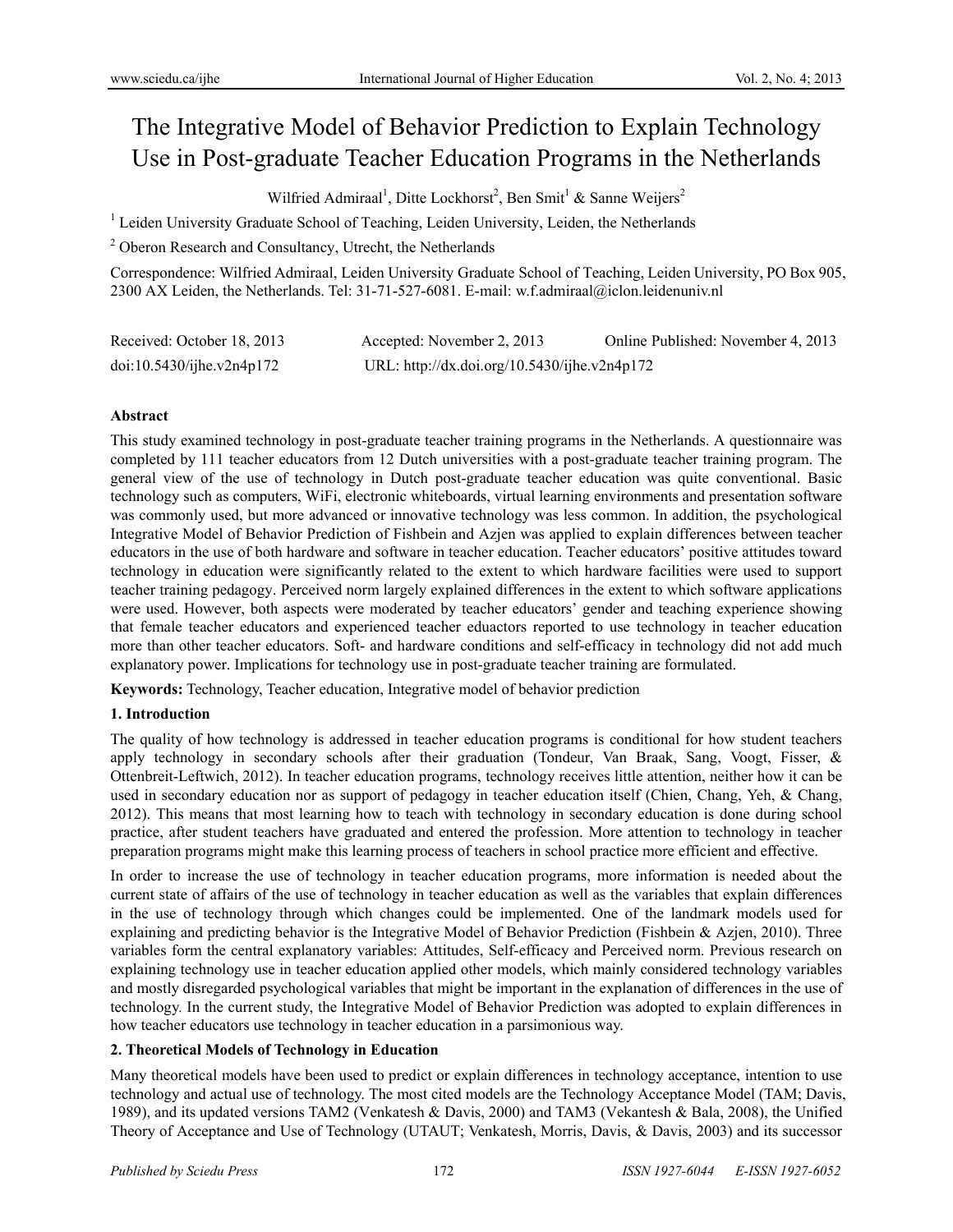UTAUT2 (Venkatesh, Thong, & Xu, 2012), and the Integrative Model of Behavior Prediction (Fishbein & Azjen, 2010).

Given the critical contribution that teachers can make in supporting the integration of computer technology in classrooms, to understand teachers' acceptance of technology becomes crucial. The successful use of technology in teaching and learning depends on the factors that significantly influence teachers' acceptance, intention to use and actual use of technology. One of the first models that included both technological and psychological factors affecting technology acceptance is the Technology Acceptance Model (TAM; Davis, 1989). Rooted on the principles of the Theory of Reasoned Action (TRA; Fishbein & Azjen, 1975), TAM proposed the perceived usefulness and perceived ease of use to be the fundamental determinants of a teacher's intention to use technology in class. Perceived usefulness refers to the degree to which teachers believe technology supports their teaching in an efficient and productive manner. Perceived ease of use describes the extent to which teachers think that the use of technology will be relatively free of effort. Both perceived usefulness and perceived ease of use jointly affect attitudes toward using technology, whilst perceived ease of use has a direct impact on perceived usefulness. Several studies have provided empirical support for the use of TAM (e.g., Teo, 2009) and other authors suggested to expand TAM with other variables, such as more user factors and environmental factors. These expansions led to TAM2 and TAM3. TAM2 (Venkatesh & Davis, 2000) also included aspects of social influence and TAM3 (Venkatesh & Bala, 2008) was broadened with user factors such as self-efficacy and computer anxiety. Despite all of the refinements, TAM was technology oriented and not user oriented, and therefore did not take into account crucial individual psychological processes.

The Unified Theory of Acceptance and Use of Technology (UTAUT; Venkatesh, Morris, Davis, & Davis, 2003) was designed by synthesizing prior technology-acceptance research. The four key constructs that influence teachers' intention to use a technology and/or technology use were Performance expectancy (the degree to which using a technology will provide benefits to teachers in teaching), Effort expectancy (the degree of ease associated with teachers' use of technology), Social influence (the extent to which teachers perceive that school leader, colleagues, students, etc. believe they should use technology), and Facilitating conditions (which refer to teachers' perceptions of reources and support available to use technology). In UTAUT2, the original model was elaborated with three other key constructs Hedonic motivation (fun or pleasure derived from using technology), Price value (cognitive trade-off between perceived benefits of using technology and the costs for using them), and Habit (the extent to which teachers believe technology use is automatic; Venkatesh, Thong, & Xu, 2012). All seven constructs are found to have a significant influence on behavioral intention of mobile Internet technology users in Honk Kong (Venkatesh et al., 2012), but only Performance expectancy was (negatively!) related to technology use by US instructors in higher education classes (Lewis, Fretwell, Ryan, & Parham, 2013). Raman and Don (2013) applied an adapted version of UTAUT2 to preservice teachers' acceptance of Learning Managament Systems (LMS) and reported a direct effect of Facilitating conditions and indirect effects (via Behavioral intention) of Performance expectancy, Effort expectancy, Social influence, Facilitating conditions, and Hedonic motivation on preservice teachers' use of LMS. In general, these were weak to moderate effects, with the exception of Facilitating conditions, which had strong direct effect on technology use. In contrast to Venkatesh et al. (2012), Raman and Don reported large correlations between the seven key constructs which might imply problems with the construct validity of the measurement of UTAUT2 with technology in teacher education.

Kreijns and colleagues (Kreijns, Vermeulen, Kirschner, Van Buuren, & Van Acker, 2013) proposed to apply the Integrative Model of Behavior Prediction (IMBP; Fishbein & Azjen, 2010) to explain teachers' willingness to use technology in their pedagogy. IMBP, grounded on the Theory of Reasoned Action (TRA; Fishbein & Ajzen, 1975) and Theory of Planned Behavior (TPB; Azjen, 1991), was developed and tested in the domain of Health, but was assumed to identify in any given population the factors that deteremine a given behavior in a parsimonious way. Three key constructs (Attitudes, Perceived Norm and Self-efficacy) were hypothesized to influence intention to behavior, that, together with skills and environmental constraints, influences actual behavior. Attitude is the general sense of favorability regarding performing a behavior, and is a function of specific beliefs about the likelihood that performing the behavior will have certain outcomes and an evaluation of these outcomes in terms of good or bad. Perceived norm is a function of beliefs about the level of expected support from members of important social networks (e.g., colleagues), the extent to which these members perform the behavior themselves and the motivation to comply with these referents. Self-efficacy is the perceived capability in specific challenging or facilitating circumstances. Based on a review of research into technology use of teachers, Kreijns et al. (2013) concluded that IMPB provided a parsimonious model to explain factors that influence technology use of teachers. They also suggested that the model should be tested in the domain of technology use as part of teachers' pedagogy, using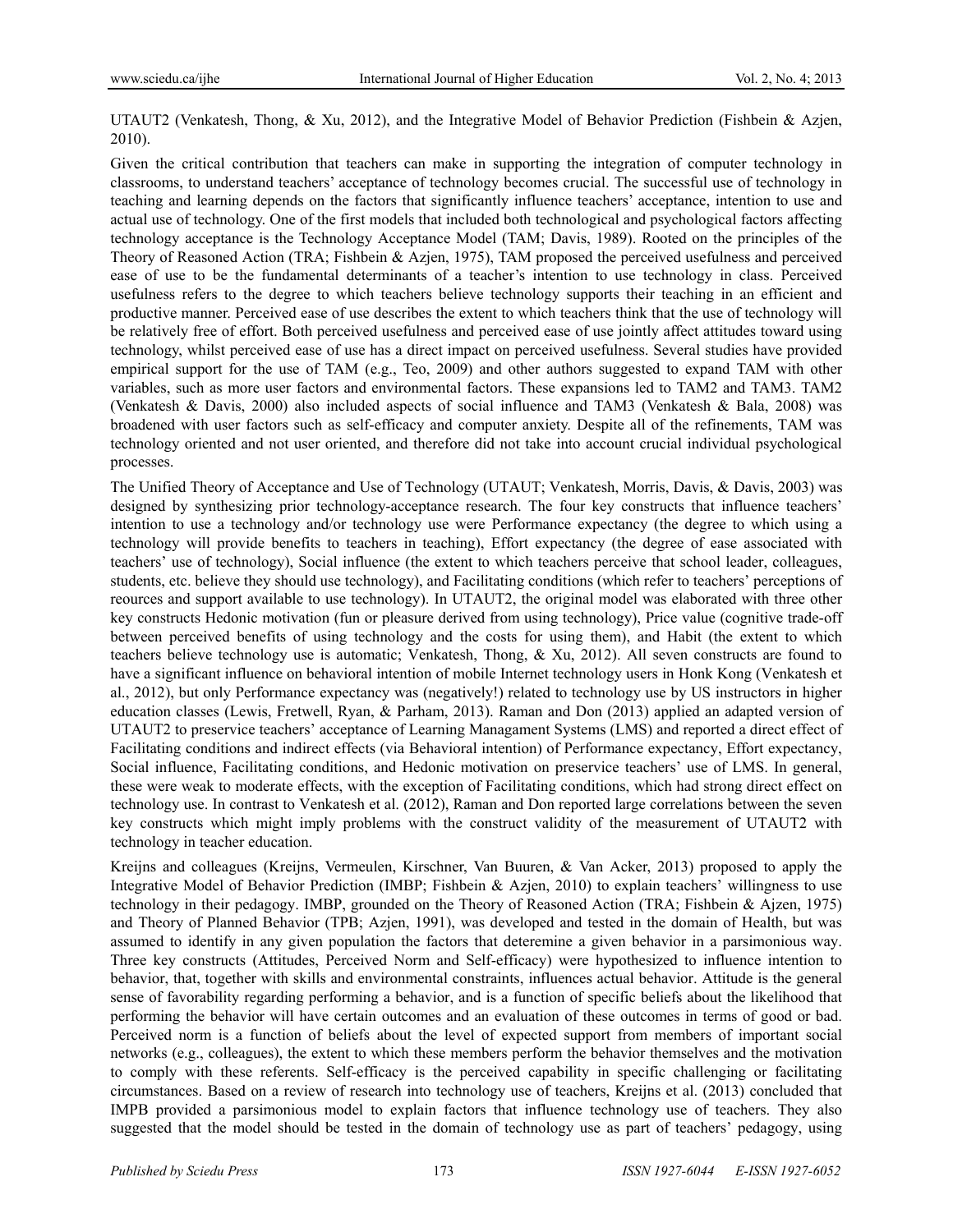specific indicators of the technology that is used.

In the current study, technology use was studied in post-graduate teaching education in the Netherlands. First, we were interested in the state of the art of technology in teacher training and therefore formulated the following research question:

1) How do hardware facilities and software tools receive attention in post-graduate teacher education in the Netherlands?

Secondly, the Integrative Model of Behavior Prediction was applied to explain differences in the teacher educators' use of technology in teacher education programs. Recent research showed that a limited technology infrastructure and the absence of positive attitudes toward technology in education form the two main constraints of using technology in teacher education programs (Omoogun, Ephraim, & Omoogun, 2013). These findings align with the outcomes of other studies on technology use in teacher education presenting Facilitating conditions and Attitudes toward technology to be the most significant explanatory variables of technology use in teacher education (cf., Barton & Haydn, 2006; Drent & Meelissen, 2008; Raman & Don, 2013; Tondeur et al., 2012). As we were interested in actual behavior only, we examined direct effects from Facilitating conditions and the three key concepts Attitudes, Perceived norm and Self-efficacy on teacher educators' use of technology. We left out teacher educators' skills and knowledge to use technology because of the assumed overlap with self-efficacy (cf., Teo & Van Schaik, 2012). Therefore, our second research question was:

2) How are Attitudes toward technology, Self-efficacy in using technology, Perceived norm in technology and Facilitating conditions of technology related to teacher educators' technology use in teacher education programs.

Based on the studies mentioned above two hypotheses were formulated:

H1) Attitudes toward technology, Self-efficacy in using technology and Perceived norm in technology are positively related to technology use in teacher education

H2) Facilitating conditions are positively related to technology use in teacher education

#### **3. Method**

#### *3.1 Participants*

Data have been collected in 12 out of the 13 post-graduate teacher education institutions in the Netherlands. A questionnaire was administered with 111 teacher educators providing quantitative data to test the Integrative Model of Behavior Prediction. Of these 111 teacher educators, 55% were female and many of them were experienced teacher educators (24% with 6-10 years teaching experience and 37% with more than 10 years teaching experience). Furthermore, four group interviews were carried out with in total 13 teacher educators, 12 student teachers and 5 co-operating school teachers, connected to 4 teacher education programs. These 13 teacher educators also completed the questionnaire.

## *3.2 Data and Measures*

The group interviews were focused on how technology was used in teacher education programs, either as a topic or as a support of teacher educators' pedagogy. More specifically, participants were asked to report their opinion about the importance of technology skills for both student teachers and school teachers, how technology was addressed in teacher education programs, how student teachers were prepared to use technology in their teaching in secondary education, and their suggestions to improve teacher preparation of use of technology in secondary education.

In the questionnaire, the presence of hardware and software, the teacher educators' use of hardware and software, and their Attitudes toward technology, Self-efficacy in using technology, and Perceived norm in technology were measured. For measuring the presence of hardware facilities and software tools, participants reported the presence of a list of 10 hardware facilities and 14 software tools on a 4-point Likert-type scale with *1=* not present and *4=* present to a large extent. Participants rated their use of hardware and software on the basis of the same list on a 5-point Liker-type scale, with *1=* (Almost) never to *5=* (Almost) always. Hardware facilities included, for example, beamers, digital cameras, smartphones and tablets. Examples of software tools were digital portfolio, social media, games and simulations. Attitudes toward technology, Self-efficacy in using technology, and Perceived norm in technology were measured by 21 items that were based on the work of Alberini (2006) and Teo and Van Schaik (2012). After Principal Component Analysis with varimax rotation the measurement of these tree key concepts was optimized: Attitudes toward technology (6 items, Cronbach's *α*= 0.88 with, for example, "The use of technology improves my teaching"), Self-efficacy in using technology (7 items, Cronbach's *α*= 0.93 with, for example, "I am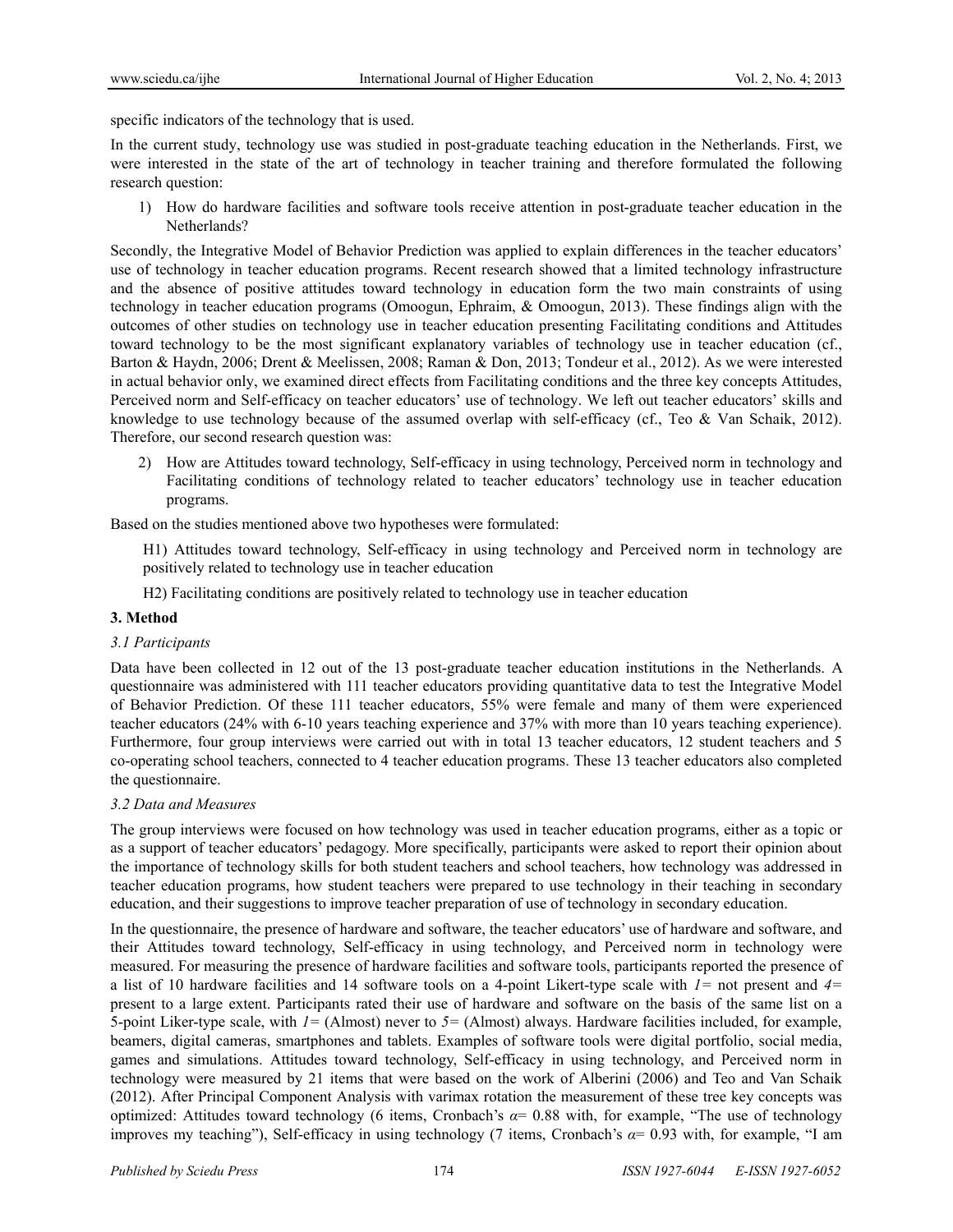able to use technology in an effective way") and Perceived norm in technology (3 items, Cronbach's *α*= 0.85 with, for example, "In our institute, technology has an important place in teaching").

Presence of hardware facilities and software applications were grouped into the *level* of and the *variety* in hardware facilities and software tools (with a Cronbach's *α*= 0.72 for the original hardware scale and a Cronbach's *α*= 0,87 for the original software scale). So, this procedure resulted in four variables concerning Facilitating conditions (both level and variety of hardware facilities and software tools).

Two variables concerned the extent to which teacher educators *use* either hardware facilities (based on 10 items, Cronbach's  $\alpha$ = 0.78) or software applications (based on 14 items, Cronbach's  $\alpha$ = 0.87).

#### *3.3 Analyses*

The interviews were transcribed and summarized using the main themes of the interview protocol as headings. For each interview, one researcher was responsible for the transcriptions of the audiotapes, the inductive identification of the main themes, and descriptive results of each theme. To guard against preset interpretations, the resulting themes and their descriptions were discussed until agreement was reached by the three researchers involved in this study (cf., Marble, 1997). In addition to these narrative descriptions of the interview results, stepwise regression analyses were used to analyze the relationships between teacher educators' background, Facilitating conditions, Attitudes toward technology, Self-efficacy in technology, and Perceived norm in technology as explanatory variables and Use of hardware facilities and Use of software tools as dependent variables. For each of the dependend variables, two models were tested: Model 1 included all main effects and in Model 2 the interaction terms were added that referred to interactions between background variables and the explanatory variables of the particular hypothesis that was tested.

## **4. Results**

#### *4.1 Technology Use in Teacher Education*

In general, teacher educators reported that the facilitating conditions in terms hardware facilities and software applications were present at a basic level: all institutions seemed to have computers, WiFi, enough digital cameras, office software and a virtual learning environment, which was most of the time also used as student portfolio. Less present were electronic whiteboards, tablets, pdas, smartphones and voting systems as well as software tools concerning social media, games and simulations.

In the teacher education programs, technology was hardly addressed in courses that focussed on the development of technology skills; technology, both as teaching support and as topic of teaching, was integrated teacher educators' pedagogy. However in the interviews, the participants reported that the way technology was addressed was not a structural part of the program and therefore largely dependant of teacher educators' skills and motivations. Some teacher educators used clips, websites, simulations, digital assessment, Webquests etc. in each of their classes, others only used presentation software and video clips on their electronic whiteboard.

In the interviews, students, teacher educators as well as co-operating teachers reported that they expect teacher education programs to be leading in innovations in teaching in secondary education, but that in the case of technology students learned more in secondary school than in teacher education. This was not only the case for school-specific technology such as the particular virtual learning environment that was used in school, but also for more generic software applications such as games, simulations, Webquests and student portfolios. But the dependency of the school context to learn more about technology in teaching, also might cause problems. For example, one of the participants in the interviews mentioned: "In our school, there are many, most of the times older, teachers who do not model how to use technology in class. So, in that case, students should learn the latest insights in how to use technology in class at the teacher education institute."

There is not only a problem if technology is not enough addressed in schools, but also if a school is an exemplary context of innovative use of technology. The latter would mean that there is mismatch between teaching in schools (which forms 50% of the teacher education program in the Netherlands) and the institutional program in teacher education. One example that was mentioned by the interviewees was the concept of Flipping the classroom which is implemented in many schools in a intuitive and teacher-grounded way, but not yet part of the teacher education program. The interviewees agreed that it should be the other way around: teacher education should be the place where students can learn the most recent and innovative technology.

#### *4.2 Adapted Integrative Model of Behavior Prediction*

The results of the stepwise regression analyses are presented in Table 1. Model 1 shows the main effects and Model 2 shows the final model with both the main effects and the significant interaction terms that were part of the particular hypothesis.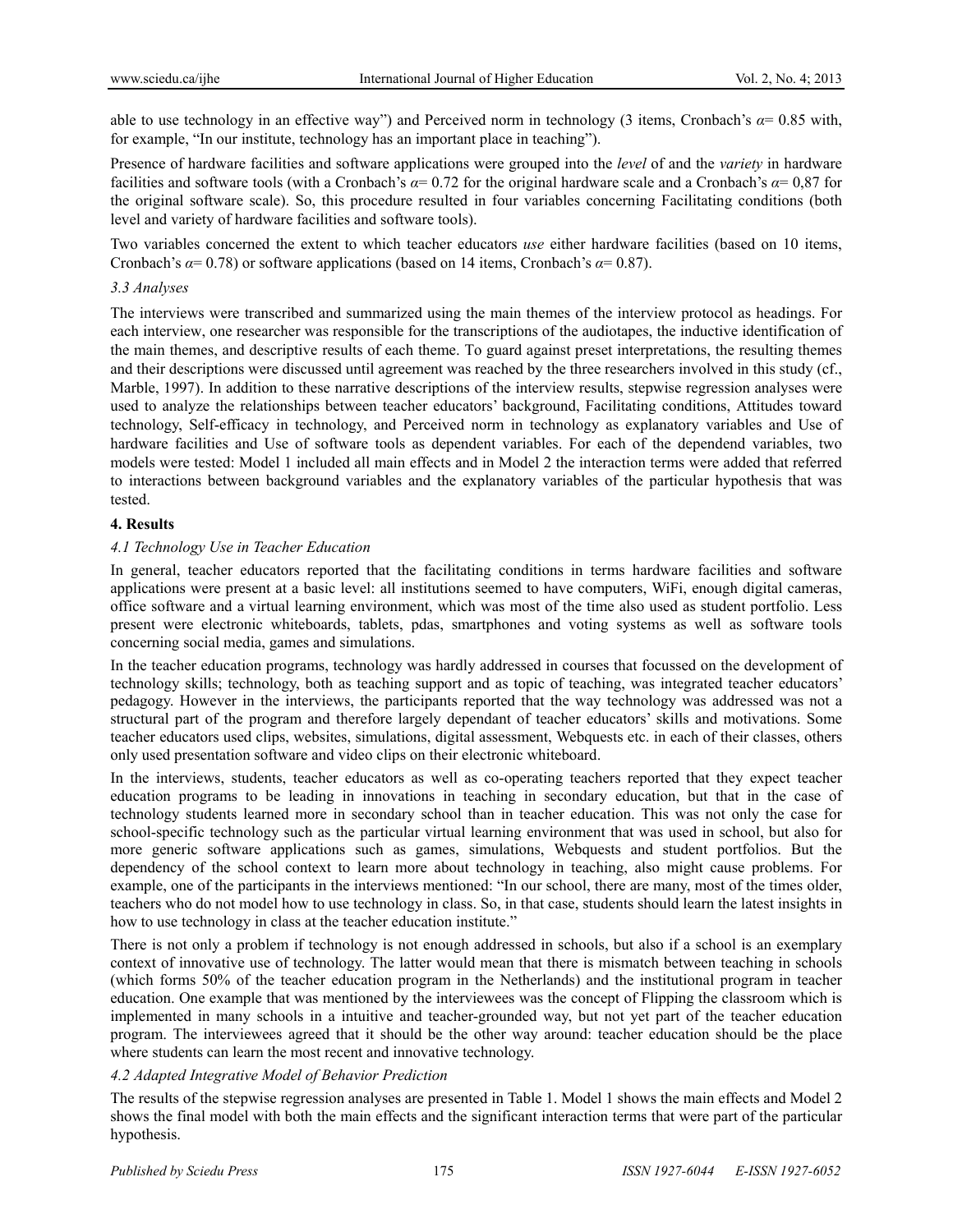|  | Table 1. Stepwise regression analyses (B coefficients with standard errors between brackets). |  |  |  |  |  |
|--|-----------------------------------------------------------------------------------------------|--|--|--|--|--|
|  |                                                                                               |  |  |  |  |  |

|                                                 | Use of hardware facilities |               | Use of software applications |               |  |
|-------------------------------------------------|----------------------------|---------------|------------------------------|---------------|--|
|                                                 | Model 1                    | Model 2       | Model 1                      | Model 2       |  |
|                                                 |                            |               |                              |               |  |
| <b>Background variables</b>                     |                            |               |                              |               |  |
| Gender (1=male; 2=female)                       | 0.34(0.11)                 | n.s.          | n.s.                         | n.s.          |  |
| Age                                             | $-0.14(0.07)$              | $-0.16(0.07)$ | n.s.                         | $-0.15(0.06)$ |  |
| Teaching experience                             | 0.18(0.06)                 | n.s.          | 0.10(0.05)                   | n.s.          |  |
|                                                 |                            |               |                              |               |  |
| <b>Facilitating conditions</b>                  |                            |               |                              |               |  |
| Hardware presence (level)                       | n.s.                       | n.s.          | n.s.                         | n.s.          |  |
| Hardware presence (variety)                     | n.s.                       | n.s.          | n.s.                         | n.s.          |  |
| Software presence (level)                       | n.S.                       | n.s.          | 0.36(0.10)                   | 0.38(0.09)    |  |
| Software presence (variety)                     | n.s.                       | n.s.          | n.s.                         | n.s.          |  |
|                                                 |                            |               |                              |               |  |
| <b>Integrative Model of Behavior Prediction</b> |                            |               |                              |               |  |
| Atitudes toward technology                      | 0.25(0.07)                 | n.s.          | n.s.                         | n.s.          |  |
| Self-efficacy in technology                     | n.s.                       | n.s.          | n.s.                         | n.S.          |  |
| Perceived norm in technology                    | n.s.                       | n.S.          | 0.23(0.07)                   | n.s.          |  |
|                                                 |                            |               |                              |               |  |
| <b>Significant interaction terms</b>            |                            |               |                              |               |  |
| Gender x Attitudes                              | --                         | 0.08(0.03)    |                              |               |  |
| Teaching experience x Attitudes                 |                            | 0.05(0.02)    |                              |               |  |
| Teaching experience x Perceived norm            | --                         | --            | $-$                          | 0.06(0.01)    |  |
| Adjusted $\mathbf{R}^2$                         | 0.19                       | 0.20          | 0.31                         | 0.35          |  |
| Degrees of freedom                              | 4, 106                     | 3, 106        | 3,106                        | 3, 106        |  |

*Note.* n.s. means not significant; -- means not included in the analyses.

4.2.1 Hypothesis 1. Attitudes toward technology, Self-efficacy in using technology and Perceived norm in technology

With respect to the extent to which hardware facilities were used, Model 1 shows that Attitudes toward technology appeared to be the only explanatory variable from the Integrative Model of Behavior Prediction (IMPB) which significantly explained differences between teacher educators. In addition, all three background variables also significantly explained differences between teacher educators in hardware use. The relationship of Atttudes toward technology with the use of hardware facilities did not changed significantly leaving out the background variables and/or Facilitating conditions. Adding the interaction terms of the three background variables with Attitudes toward technology in Model 2, showed significant interaction effects with gender  $(\beta=0.25; p=0.01)$  and teaching experience (*β*=0.36; p= 0.001), a replication of the negative main effect of age (*β*= -0.24; p=0.02), and no main effects of Attitudes toward technology, gender and age. Model 2 accounted for 20% of the total variance in use of hardware facilities. This model specified the earlier finding with respect to Attitudes toward technology in Model 1: Attitudes toward technology appeared to be related to the use of hardware facilities, but only for female teacher educators and teacher educators with many years of teaching experience. In addition, the older teacher educators were, the less they reported to use hardware facilities (age was highly correlated to teaching experience).

With respect to the Use of software tools by teacher educators, Perceived Norms in technology appeared to be the explanatory variable from the IMBP that showed to have a significant relationship in Model 1. The relationship of Perceived norm in technology with the use of software applications did not changed significantly leaving out the background variables and/or Facilitating conditions. Adding the interaction term of teaching experience with Perceived norm in technology, showed a significant interaction effect (*β*= 0.47; p< 0.001), a main (negative) effect of age  $(\beta = -0.23; \, \mathbf{p} = 0.01)$ , and no main effects of either Perceived norm or teaching experience. Model 2 did not change the results with respect to the level of software presence (*β*= 0.34; p< 0.001). This model accounted for 35% of the total variance in use of software applications. The results of Model 2 specified the earlier finding with respect Perceived norm in technology in Model 1: Perceived norm in technology was related to the use of software applications, but only for experienced teacher educators. In addition, the older teacher educators were, the less they reported to use software applications.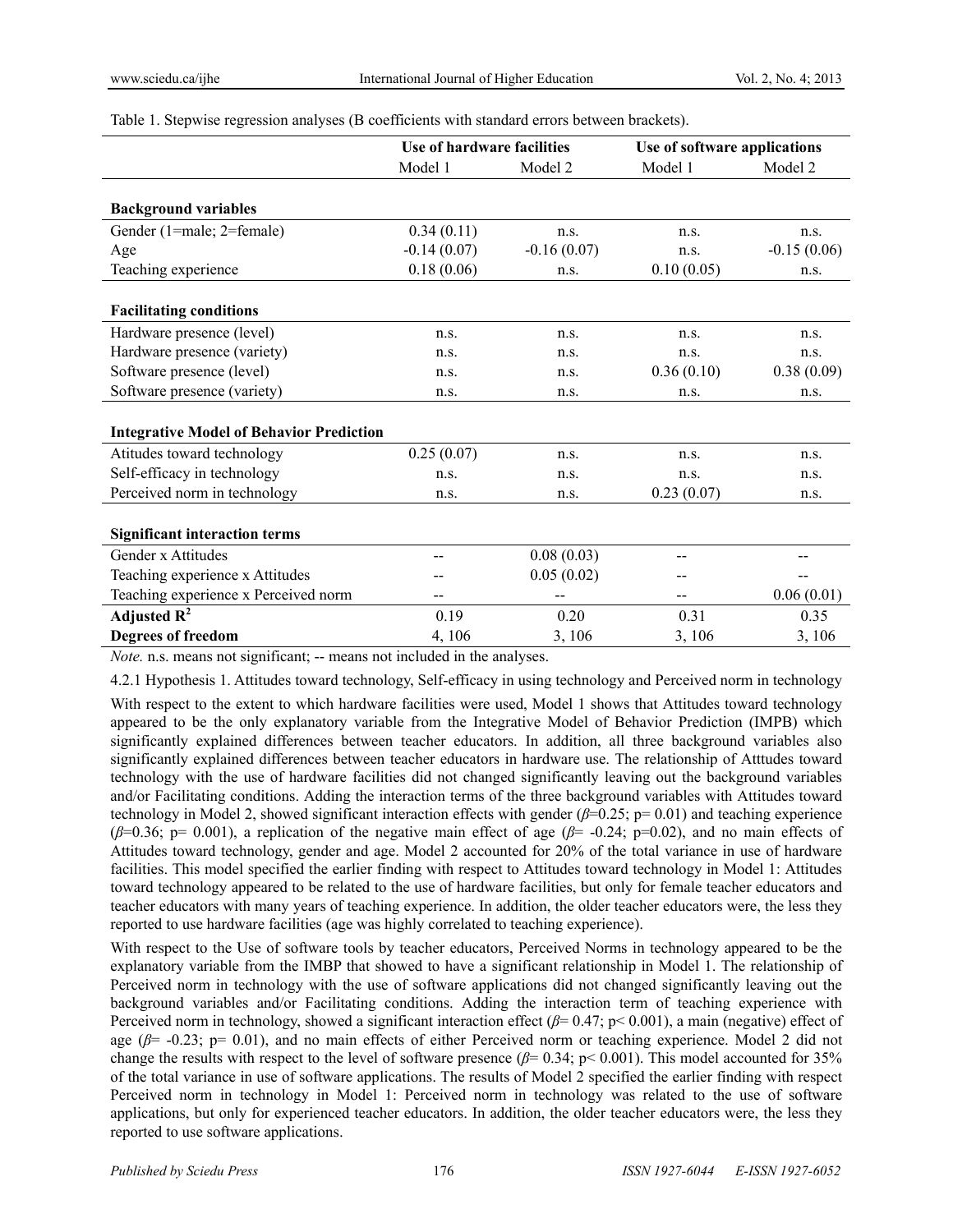So, the first hypothesis is only partly confirmed: Attitudes toward technology and Perceived norm in technology explained differences in technology use, but were moderated by teacher educators' gender and teaching experience. Female teacher educators and teacher educators with many years of teaching experience who reported positive attitudes toward technology and who believed that technology was commonly used and valued by their colleagues and superiors, reported to use technology in teacher education more than other teacher educators.

4.2.2 Hypothesis 2. Facilitating conditions

The results of the regression analyses for Hypothesis 2 are also presented in Table 1 as we did not find significant interaction terms with Facilitating conditions in Model 2. With respect to the extent to which hardware facilities were used, no main effects of Facilitating conditions were found. With respect to the use of software applications, the level of presence of software applications was found to be significantly related: the more software applications were present, the more teacher educators used these ( $\beta$ = 0.34; p< 0.001).

So, the second hypothesis is also only partly confirmed: The level of presence of software applications explained differences in use of these applications, but no effects were found with the three other indicators of Facilitating conditions.

## **5. Discussion and Conclusions**

The general view of the use of technology in Dutch post-graduate teacher education was quite conventional. Basic technology such as computers, WiFi, electronic whiteboards, virtual learning environments and presentation software was commonly used, but more advanced or innovative technology was less common. The latter refers to the use of tablets, smartphones, social media, games, and simulations. This notion aligns with recent research on pre-service teachers' perception of the use of instructional teachnology for teaching and learning (cf., Nadelson, Bennett, Gwilliam, Howlett, Oswalt, & Sand, 2013). In many ways, students learned more about technology in teaching during their practice in secondary schools than at the teacher education institution. In addition to teacher educators' age, both their positive attitudes toward technology in education and perceived norm in technology largely explained differences in the extent to which technology was used to support teacher training pedagogy, but moderated by gender and teaching experience showing that females and experienced teacher educators reported higher levels of technology use. Soft- and hardware conditions and self-efficacy in technology did not add much explanatory power.

With respect to the models presented in the introduction, the total variance that was explained in both teacher educators' use of hardware facilities and their use of software applications was 19% and 31%, respectively (and 20% and 35% including the interaction terms). This is considerably less than what, for example, Venkatesh et al. (2012) claimed in their UTAUT2 model. However in their study on technology use of student teachers, Raman and Don (2013) found that the explanatory variables of the UTAUT2 model explained only 29.5% of the variance in use of technology (i.c., LMS use behavior). This means the IMBP might be a parsimonious way to get insight into the key concepts that influence technology use in teacher education. In agreement with earlier research (e.g., Tondeur et al., 2012) positive attitudes toward technology seem to be a crucial factor in explaining differences in technology use. In contrast to other studies (cf., Nadelson et al., 2013), the findings of the current study did not support the crucial role of both self-efficacy and facilitating conditions for the use of technology in teaching.

These findings imply that increasing a more positive attitude toward the use of technology, individual as well as collective as in Perceived norm, might be a more fruitful way to stimulate technology in teacher education programs, compared to creating more facilitating conditions. More specific, increasing teacher educators' positive attitudes toward technology seem to be a route to use hardware facilities more and stimulating a more positive work culture with respect to technology might be a way to use software applications more. The moderation by gender and teaching experience implies that these interventions might not work for everyone and different intervention techniques should be used for different groups of teacher educators. Of course, this kind of causal inferences should be examined in future research as the current study was correlational.

Another way to increase the attention for technology in teaching might be to incorporate secondary schools more in teacher training, especially in the area of teaching with technology. This would not only improve the preparation of teachers in the short term, but also might change the teacher educator program in the long term. Probably secondary schools, at least in the Netherlands, have more and more recent insights in the particular hardware and software applications that can be used to support students' learning processes in secondary education.

#### **Acknowledgements**

This project was partly financed by Kennisnet, which is the Dutch national organization to support technology use in primary and secondary education.